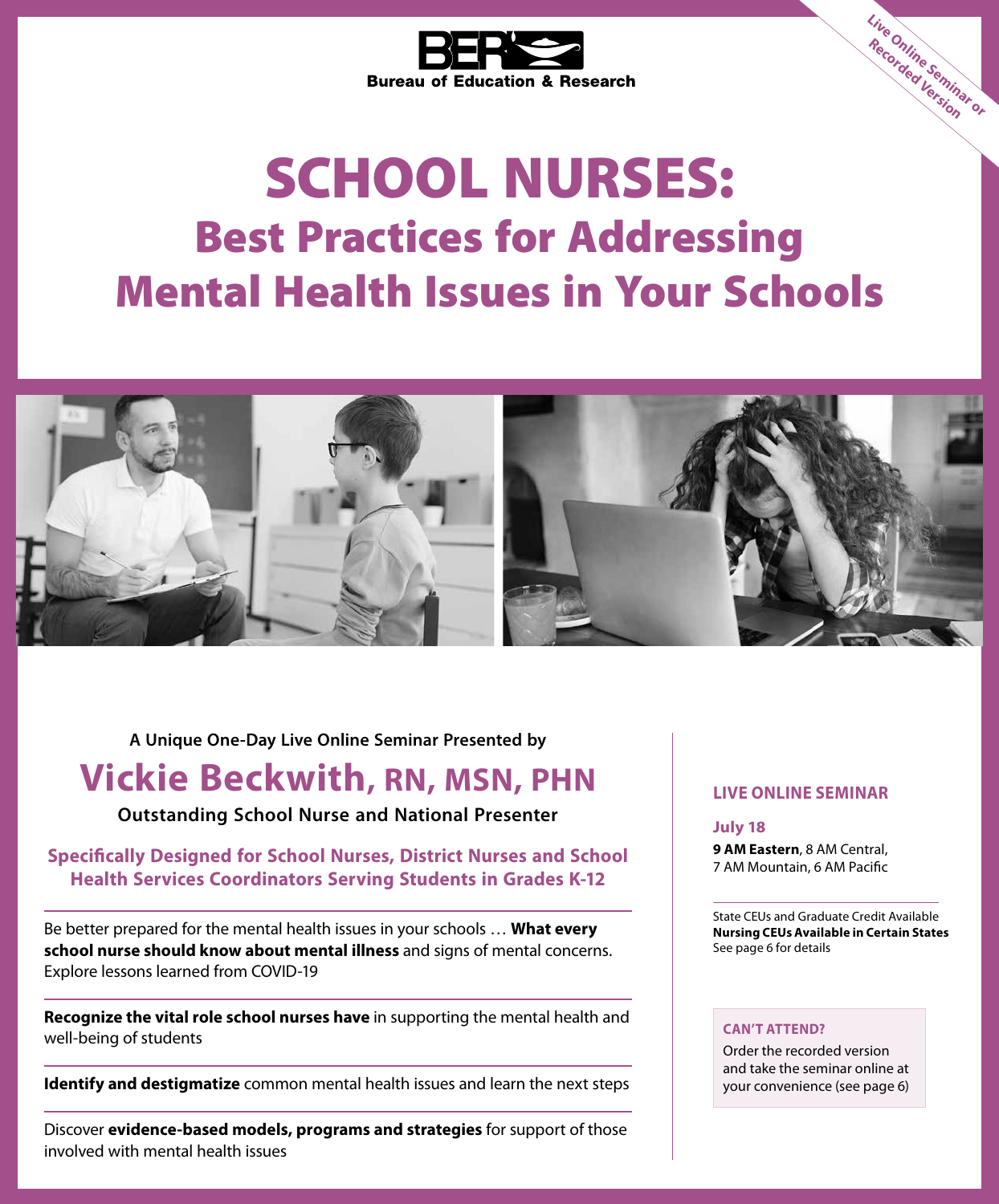## **Ten Key Benefits of Attending**

"Great content, videos and examples."

**– NOREEN FLEMMING RN, SCHOOL NURSE**



#### **Who Should Attend**

School Nurses, District Nurses and School Health Services Coordinators Serving Students in Grades K-12

**1. What Every School Nurse Should Know About Mental Health Issues in Schools** Build your understanding and skills to better help and assist students who may suffer from mental health issues … What school nurses can do to support students with mental and behavioral health concerns

#### **2. Mental Health First Aid: Be Better Prepared**

Learn the basics of mental health first aid and the important role of the school nurse in supporting the well-being of students and staff … Tips and strategies to reduce the stigma and barriers to appropriate care

#### **3. Key Issues Impacting Student Mental Health**

Gain an understanding of mental health disorders and receive resources and guidelines to build a safer environment for your students … Examine the impact of COVID 19 on student mental health and well-being

#### **4. Explore the Impact of Bullying on Students' Mental Health**

Gain tips and strategies to recognize the impact of bullying in your school … Strategies and solutions

#### **5. Evidence-Based Models and Programs**

Discover evidence-based programs schools and districts are implementing to address today's mental health concerns … Ideas you can use to develop mental well-being in your own schools

#### **6. Strategies for Depression, Anxiety and Disruptive Behaviors**

Identify and support students who may experience depression and anxiety that impacts their ability to fully participate in school

#### **7. How to Deal with "Frequent Flyers" … Is it Real or Not?**

Don't let "frequent flyers" frustrate you … Learn strategies to understand the underlying reasons and identify realistic solutions

**8. Examine the Signs of Suicide in Students and Interventions You Can Use** What are the suicidal warning signs and risk factors … Learn effective techniques to provide therapeutic interventions

#### **9. Motivational Interviewing: An Evidence-Based Approach You Can Use**

How to listen and engage with others, gain insight into student issues, facilitate change and support a student's journey toward improved mental health … Hands-on experience and practice

#### **10. Receive a Comprehensive Digital Resource Handbook**

Dozens of resources designed specifically for school nurses … You'll leave with a comprehensive digital resource handbook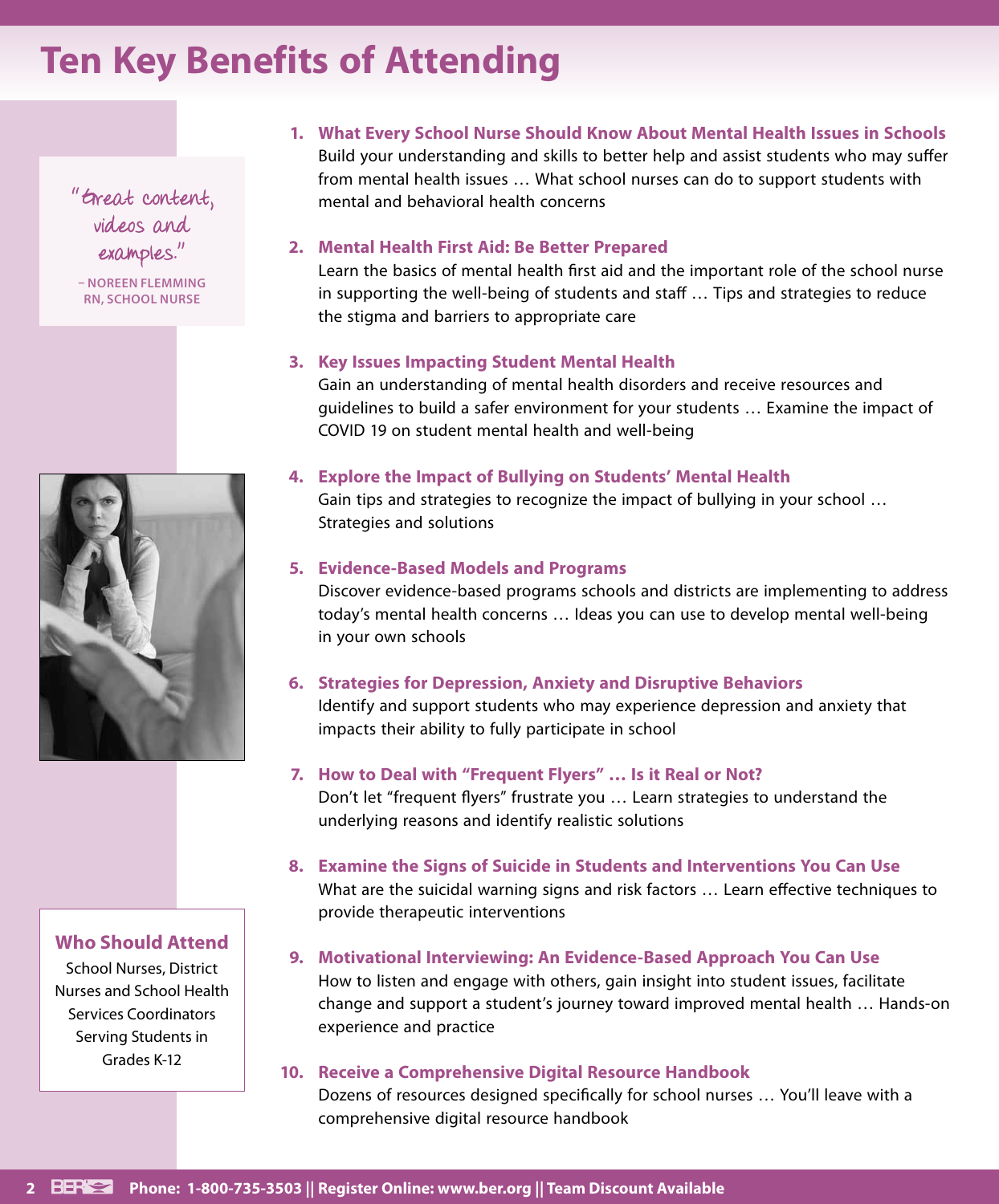## **Outstanding Strategies You Can Use Immediately**

### **What You Will Learn ...**

- **•** What school nurses can do to **support students with mental and behavioral health concerns** – strategies and resources you can use right away
- **• Learn evidence-based techniques and strategies** to address the ever increasing mental health issues in your schools
- **• Be better prepared for mental health issues** that impact students' ability to participate in school … Practical strategies, resources and information you can use to be more proactive
- **• Recognize the vital role nurses play** in prevention and promotion of the emotional and mental well-being of students
- **•** What school nurses can do to **support students with mental and behavioral health concerns**
- **•** Mental health first aid **why and how problems develop** and what you can do to help
- **• Examine your role in response** to the escalation of violence and concerning behavior in school due to mental health issues
- **•** How to use motivational interviewing to **decrease stigma and barriers to mental health care** and increase student motivation to make a change
- **• Strategies to understand and support** depression, anxiety and disruptive behaviors
- **• Tips for supporting students in crisis**





"Thank you, Vickie, for sharing your knowledgeable nursing experiences with us!" **– ALESSA ALARCON, SCHOOL NURSE**

### **Practical Ideas and Strategies**

Today, more than ever, mental health issues are surfacing with serious implications for individual students as well as the entire student body. School nurses are in a unique position to play an active role in mental wellness promotion, mental health screening and early intervention programs in the school setting.

This seminar has been developed specifically to equip you, the school nurse, with the information, resources and strategies you can use in your schools to better address mental health issues. Highly experienced school nurse and national trainer **VICKIE BECKWITH** will spend the day helping you prepare and plan for mental health first aid, work with students in need, and recognize symptoms and signs of depression, anxiety and other behavioral and mental health issues. She will share numerous resources, strategies, tips and practical ideas she has gathered throughout her extensive school nursing experience that will increase your knowledge and confidence in supporting students and schools facing potential mental health issues.

You will discover practical ways to communicate more effectively with students, teachers and parents. In addition, you will gain insight and strategies that will enable you to more comfortably support students with behavioral health issues.

**You'll leave this seminar with an extensive digital resource handbook as well as dozens of ideas you will be able to use immediately to enhance your practice as a school nurse in addressing the mental health issues in your schools.**

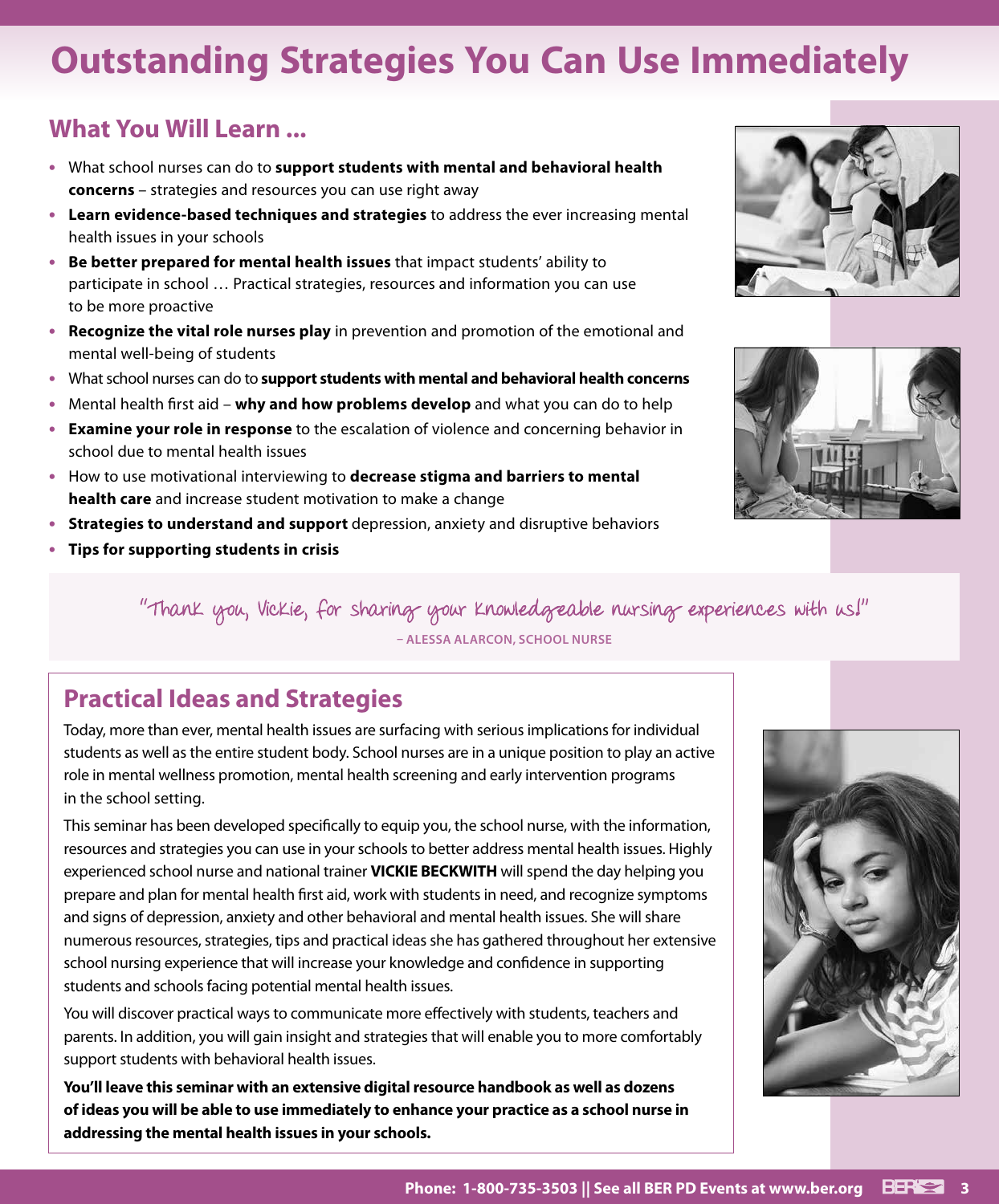## **A Message From Seminar Leader, Vickie Beckwith**



#### **Uniquely Qualified Instructor**

**VICKIE BECKWITH** not only brings over 25 years of practical school nurse experience to her seminars, but also a passion and enthusiasm for the valuable and critical role school nurses play in schools, especially as it relates to mental health issues.

She has implemented numerous, innovative programs to improve student outcomes and has served as a mentor for new school nurses for over a decade, including being a preceptor for BSN students completing their public health rotation in the school setting. She has been a frequent presenter at NASN national meetings, as well as local/state in-service programs. Vickie is the author of *SCHOOL NURSES: Best Practices for Addressing Mental Health Issues in Your Schools (Grades K-12)*, the extensive digital resource handbook you will receive, and has also authored many articles, most recently a feature article in NASN School Nurse on motivational interviewing. Using her own practice with the work of school nursing's best resources, Vickie provides tips, tools and strategies for dealing with mental health issues. You will leave with strategies and ideas you can immediately use to positively impact the social-emotional well-being of the students you serve and reduce the barriers to mental health care.

Dear Colleague:

Behavioral and mental health issues in school-age children are becoming increasingly common, especially during the COVID 19 pandemic. As a school nurse, you can play a key role in positively impacting the social-emotional well-being of students and reduce barriers to mental health care.

School nurses can make a huge difference! Join me in this hands-on seminar and learn why and how to respond to the mental health issues in your schools. I will share numerous strategies, techniques and resources that not only achieve better outcomes but will also reduce your stress in handling difficult situations.

I have developed this highly engaging, interactive seminar to help you be better prepared for mental health issues and concerns that occur in our schools today. I will give you tips, tools and strategies to:

- Better understand and assist students suffering from mental health concerns
- Identify the key issues impacting student mental health
- Demystify and lessen the stigma associated with mental health problems
- Deal with frequent visitors to the school nurse
- Prevent and intervene with bullying
- Address suicide
- Use Motivational Interviewing to engage with students and facilitate change

Join me and other school nurses for an engaging, fast-paced day and take home practical information you can use immediately in your school nursing practice to better address mental health issues in the schools you serve.

Sincerely,

Vicrie Becrioth

Vickie Z. Beckwith, RN, MSN, PHN

**P.S.** You will receive an **extensive digital resource handbook** covering all of these topics, and more!

"I have developed this highly engaging, interactive seminar to help you be better prepared for mental health issues and concerns that occur in our schools today."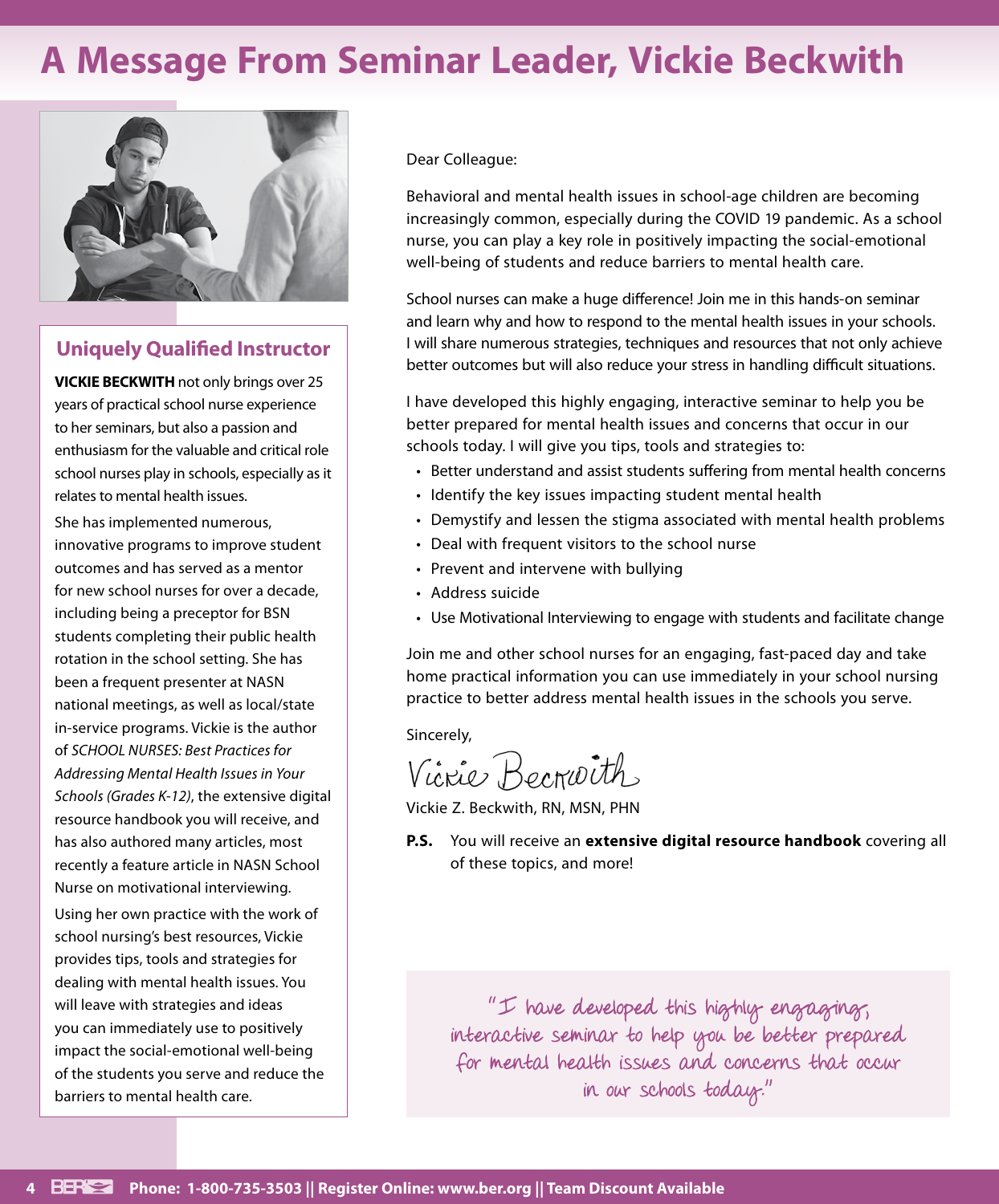## **What Your Colleagues Say About Vickie Beckwith**

*"Nurse Beckwith is well versed and informative. It is always reassuring the hear that all school nurses face many of the same challenges."* **Gwen Steiner, School Nurse**

*"Great seminar and presenter – I didn't think you could cover so much material in a one-day seminar. Vickie is very knowledgeable. Her expertise in her various specialties was obvious and appreciated. Thank you for sharing your experience and wisdom with us!"*

**Delma Perez, School Nurse**

*"Vickie really made her material clear and thorough. I would definitely take another seminar with her. Thank you, Vickie, for sharing your experiences!"*

**Aleyda Berrelleza, School Nurse**

*"Perfect timing for me to attend this seminar as I'm a new high school nurse. The tips, content and resources provided give me ease as to my interactions with students moving forward."*

**Evette Valentin, School Nurse**

*"This is just what I was looking for. A realistic presentation and discussion around mental health* issues impacting access to education." **Pamela Branciforte, RN** 



## **About BER Seminars**

#### **Outstanding Instructors**

All programs are led by outstanding, top-rated BER national trainers.

#### **Extensive Digital Resource Handbook**

You'll receive an extensive digital Resource Handbook full of practical strategies and resources.

#### **Highly Interactive**

You'll be able to ask questions, consult with the instructor, and share ideas with other participants.

#### **Program Guarantee**

As we have for 44 years, we guarantee the high quality of our programs. If you are not satisfied, we'll give you a 100% refund.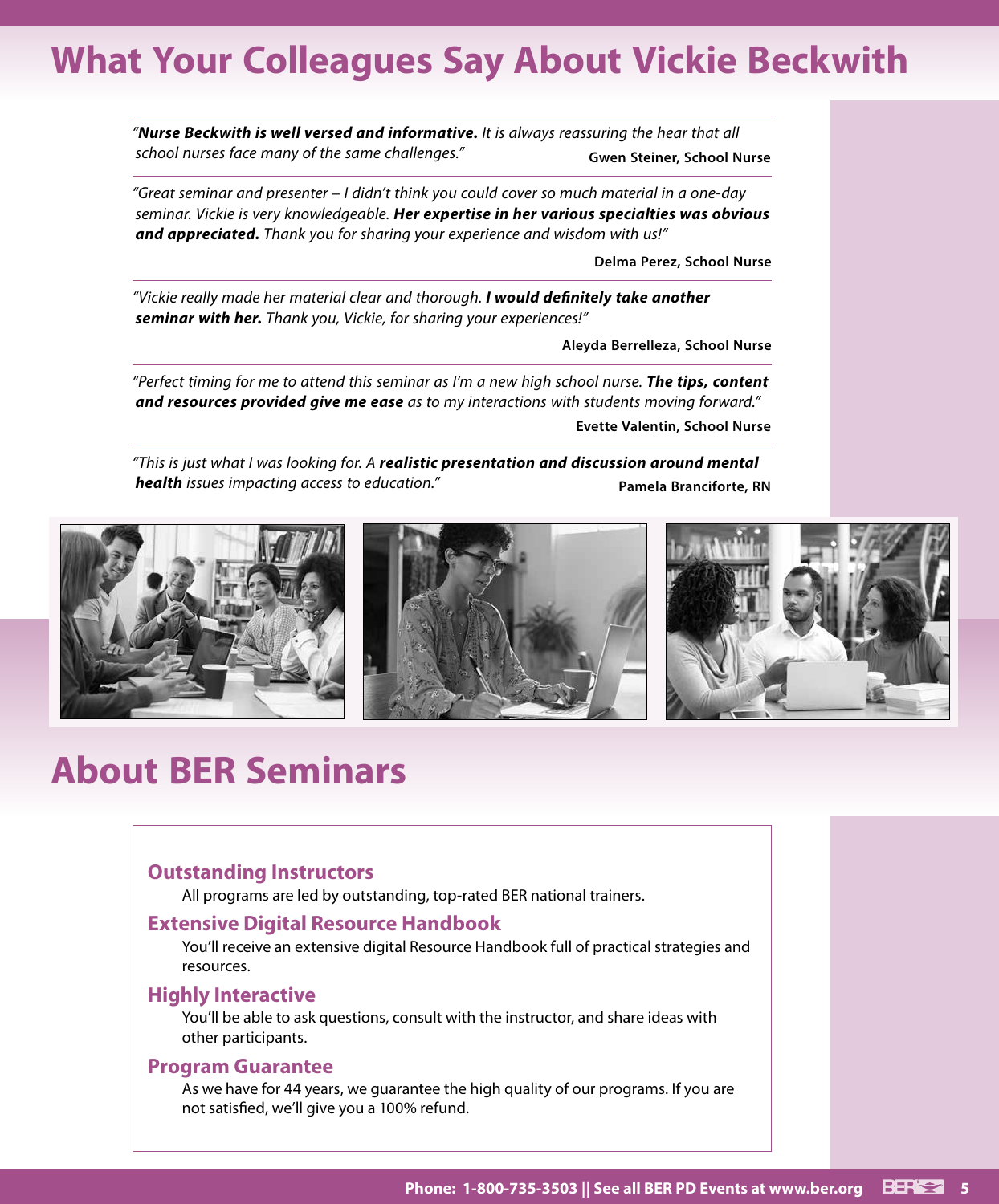## **Special Benefits of Attending**



"The seminar was great. I have learned more about how to engage students whom  $I$  see a lot."

> **LAURA RUIZ, SCHOOL NURSE**

### **On-Site Training**

Most BER seminars can be brought to your school or district in-person or online. See the options at www.ber.org/onsite or call 877-857-8964 to speak to one of our On-Site Training Consultants.

#### **Extensive Digital Resource Handbook**

Each participant will receive an extensive digital resource handbook giving you access to countless strategies. The handbook includes:

- Realistic and proven approaches to manage mental health issues in the school setting
- Best practices and evidence-based strategies to support social-emotional well being
- Proven strategies to facilitate positive student interactions with peers
- Prevention/treatment options for behavioral health support
- Valuable resources: websites, references, organizations
- Motivational Interviewing guidelines and resources

#### **Share Ideas with Other Educators**

This seminar provides a wonderful opportunity for participants to share ideas with other school nurses.

#### **Consultation Available**

Vickie Beckwith will be available to answer your specific questions.

#### **Meet Inservice Requirements / Earn State CEUs**

- Participants of Live Online Seminars and those completing the Recorded Version online can receive a certificate of participation that may be used to verify five continuing education hours. For details about state CEUs available, visit www.ber.org/ceus
- Provider approved by the California Board of Registered Nursing, Provider #CEP 15144, for five (5) Contact Hours for RNs and LPNs. For specific details, visit www.ber.org/nursing-ceus

#### **Earn One to Four Graduate Semester Credits**

Up to four graduate level professional development University of Massachusetts credits are available with an additional fee and completion Global Anonprofit of follow-up practicum activities. Details for direct

enrollment with University of Massachusetts Global will be available at this program.

### **Can't Attend?**

### **Other Professional Development Options:**

#### **Recorded Version of the Seminar**

A video recorded version of this seminar will be available to take online at your convenience. You'll have access to the entire course and to the extensive digital resource handbook. Optional CEUs and graduate credit available. To enroll, see registration form on page 7.

#### IEA **Related On-Demand Online Courses**

Two related On Demand Video-Based Online Learning courses, *Keys to Enhancing Your Effectiveness as a SCHOOL NURSE,* for Grades K-12, and *School Nurses: Best, Current Practices for School Medical Emergencies,* for Grades K-12, are available for immediate registration. To enroll, visit www.ber.org/online.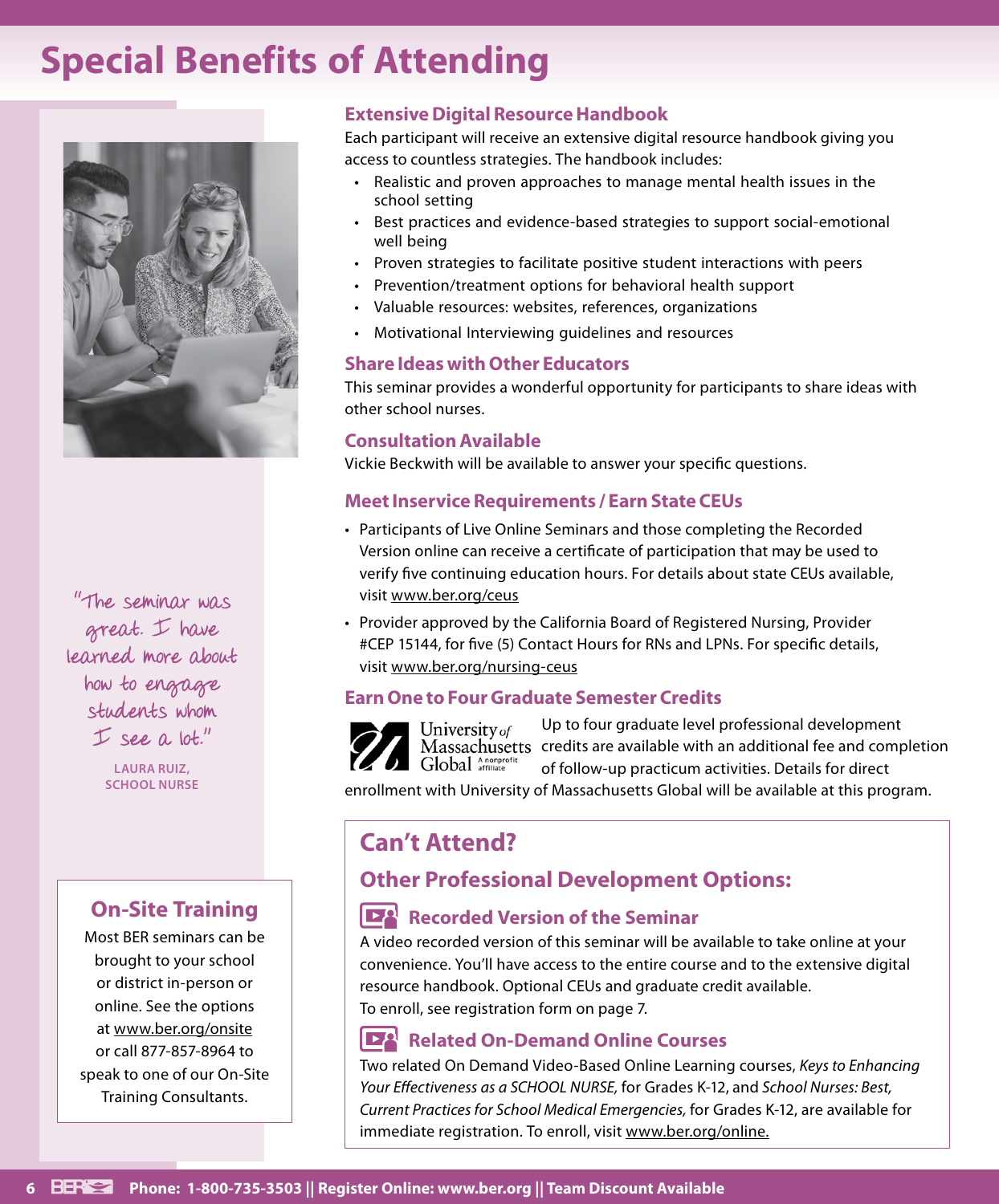### SCHOOL NURSES:

### **Best Practices for Addressing Mental Health Issues in Your Schools**

| <b>Registration (XN82M1)</b>                                                                                                                                                                | <b>FIVE EASY WAYS TO REGISTER:</b>                                                                                                                                                                                                                                                  |
|---------------------------------------------------------------------------------------------------------------------------------------------------------------------------------------------|-------------------------------------------------------------------------------------------------------------------------------------------------------------------------------------------------------------------------------------------------------------------------------------|
| $\Box$ <b>1. Live Online:</b> July 18, 2022 (Start time: 9 AM Eastern)                                                                                                                      | 任<br><b>REGISTER ONLINE at: www.ber.org</b>                                                                                                                                                                                                                                         |
| $-$ or $-$<br>2. I'd like to order the recorded version of this seminar<br>$\Box$                                                                                                           | <b>EMAIL this form to: register@ber.org</b>                                                                                                                                                                                                                                         |
| M.I.<br><b>FIRST NAME</b><br><b>LAST NAME</b>                                                                                                                                               | PHONE toll-free: 1-800-735-3503<br>(Weekdays 5:30 am - 4:00 pm Pacific Time)                                                                                                                                                                                                        |
|                                                                                                                                                                                             | FAX this form to: 1-425-453-1134                                                                                                                                                                                                                                                    |
| POSITION, SUBJECT TAUGHT<br><b>GRADE LEVEL</b>                                                                                                                                              | MAIL this form to: Bureau of Education & Research<br>915 118th Avenue SE . PO Box 96068                                                                                                                                                                                             |
| - (Please see list above)                                                                                                                                                                   | Bellevue, WA 98009-9668                                                                                                                                                                                                                                                             |
| List additional registrants on a copy of this form                                                                                                                                          | <b>Program Hours</b>                                                                                                                                                                                                                                                                |
| <b>SCHOOL NAME</b>                                                                                                                                                                          | All Live Online Seminars are scheduled 9:00 a.m. - 3:30 p.m. in the<br>time zone indicated. Check in 15 minutes prior. Registrants will be sent<br>login information by email four days before their Live Online Seminar.                                                           |
| SCHOOL MAILING ADDRESS                                                                                                                                                                      |                                                                                                                                                                                                                                                                                     |
|                                                                                                                                                                                             | <b>Fee</b>                                                                                                                                                                                                                                                                          |
| <b>CITY &amp; STATE</b><br>ZIP CODE                                                                                                                                                         | The registration fee is \$279 per person, \$259 per person for groups of<br>three or more registering at the same time. Call us at 1-800-735-3503<br>for groups of ten or more. Payment is due prior to the program.                                                                |
| <b>SCHOOL PHONE NUMBER</b><br>HOME PHONE NUMBER                                                                                                                                             | Fee includes seminar registration, a certificate of participation and<br>an extensive digital resource handbook. The fee is the same for                                                                                                                                            |
| $\lambda$<br>€<br>$\lambda$                                                                                                                                                                 | Live Online Seminars or Recorded Seminars.                                                                                                                                                                                                                                          |
| Registration confirmations and login details are sent via e-mail                                                                                                                            | <b>Cancellation/Substitutions</b>                                                                                                                                                                                                                                                   |
| E-MAIL ADDRESS (REQUIRED FOR EACH REGISTRANT)                                                                                                                                               | 100% of your paid registration fee will be refunded if you can't attend and<br>notify us at least 10 days before the seminar. Late cancellations made prior to<br>the event date will be refunded less a \$15 service fee. Substitutions may be<br>made at any time without charge. |
| HOME MAILING ADDRESS                                                                                                                                                                        |                                                                                                                                                                                                                                                                                     |
|                                                                                                                                                                                             | <b>Further Questions</b>                                                                                                                                                                                                                                                            |
| <b>CITY &amp; STATE</b><br>ZIP CODE                                                                                                                                                         | Call the Bureau of Education & Research (800) 735-3503 or visit us<br>online at www.ber.org                                                                                                                                                                                         |
| IMPORTANT – PRIORITY ID CODE: EXN82M1                                                                                                                                                       | <b>Program Guarantee</b><br>We stand behind the high quality of our programs by providing the<br>following unconditional guarantee: If you are not satisfied with this                                                                                                              |
| <b>METHOD OF PAYMENT - Team Discount Available</b>                                                                                                                                          | program, we'll give you a 100% refund of your registration fee.                                                                                                                                                                                                                     |
| The registration fee is \$279 per person,<br>for teams of three or more registering at the same time, the fee is \$259<br>per person. Payment is due prior to the program. No cash, please. |                                                                                                                                                                                                                                                                                     |
| $\Box$ A check (payable to <b>Bureau of Education &amp; Research</b> ) is attached                                                                                                          |                                                                                                                                                                                                                                                                                     |
| $\Box$ A purchase order is attached, P.O. #                                                                                                                                                 |                                                                                                                                                                                                                                                                                     |
| (Be sure to include priority ID code on the P.O.)<br>□ MasterCard<br>$\Box$ VISA<br>$\Box$ Charge my:<br>$\Box$ Discover                                                                    |                                                                                                                                                                                                                                                                                     |
| MO/YR                                                                                                                                                                                       |                                                                                                                                                                                                                                                                                     |
| (Found on back of card)                                                                                                                                                                     |                                                                                                                                                                                                                                                                                     |
| Please print name as it appears on card                                                                                                                                                     | <b>XN82M1</b>                                                                                                                                                                                                                                                                       |
|                                                                                                                                                                                             | © 2022 Bureau of Education & Research. All rights reserved.                                                                                                                                                                                                                         |